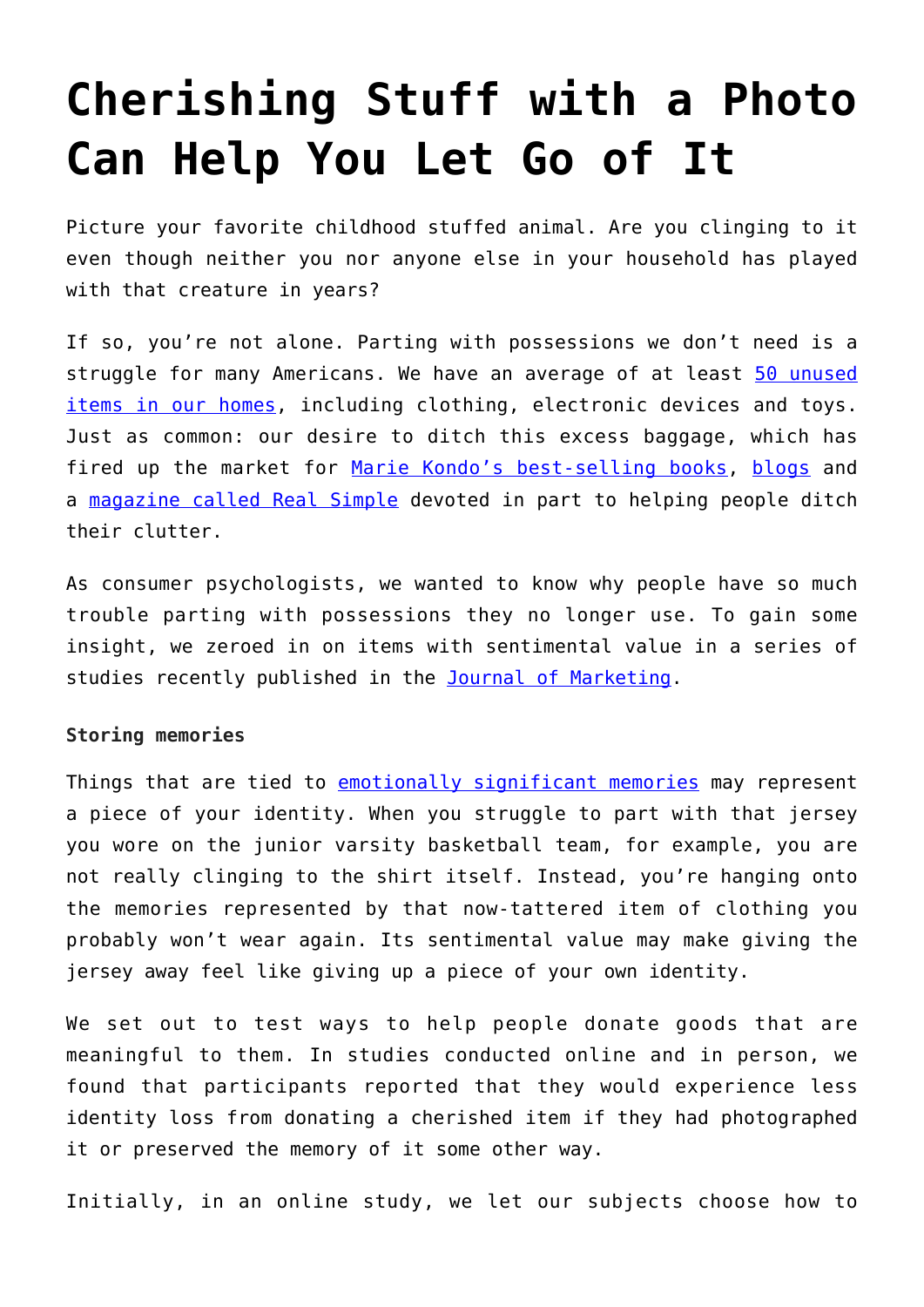handle this. Nearly two out of three opted for photography, by far the most popular method. The other most common techniques included creating a scrapbook page or making a video about it – the approach taken by 22 percent of our participants – and writing a note or making a journal entry – selected by 13 percent.

Given how easy smartphones make digital photography, our results perhaps should come as no surprise. Many of us already rely on our phones to "[remember"](http://fortune.com/2015/07/21/smartphone-memory/) all kinds of information, ranging from birthdays to where we have parked our cars.

#### **Saving sentiments**

The findings supported [our theory](https://doi.org/10.1509/jm.16.0311) that photographs can preserve the memories tied to sentimental items and make people more likely to donate them. In other words, people don't want these things – they just want to keep the memories they represent intact. When grownups capture the memories they associate with their favorite stuffed animal in a photograph, they often stop fearing they will lose those memories and feel free to let go of the item.

To test whether photographing objects with sentimental value actually increases donations, we studied the behavior of [Pennsylvania State](http://www.psu.edu/) [University](http://www.psu.edu/) students. First, we placed signs [for a donation drivef](http://sites.psu.edu/trash2treasure/)or discarded stuff at the end of the school year in eight dorms housing a total of more than 800 male and female undergraduate students. In four dorms, the signs suggested that students photograph items with sentimental value that they no longer used before donating them. The rest had signs that just solicited donations.

Students who were encouraged to photograph things before giving them away donated 35 percent more items than in the dorms where they didn't get that prompt. We tallied 1,098 items donated in the dorms where students were encouraged to shoot photos of their stuff, versus 815 items in the other dorms.

We repeated this exercise at the end of the fall semester in six allfemale dorms about the same size as the prior study. Though fewer than half of the students were moving out, the rate of donation was still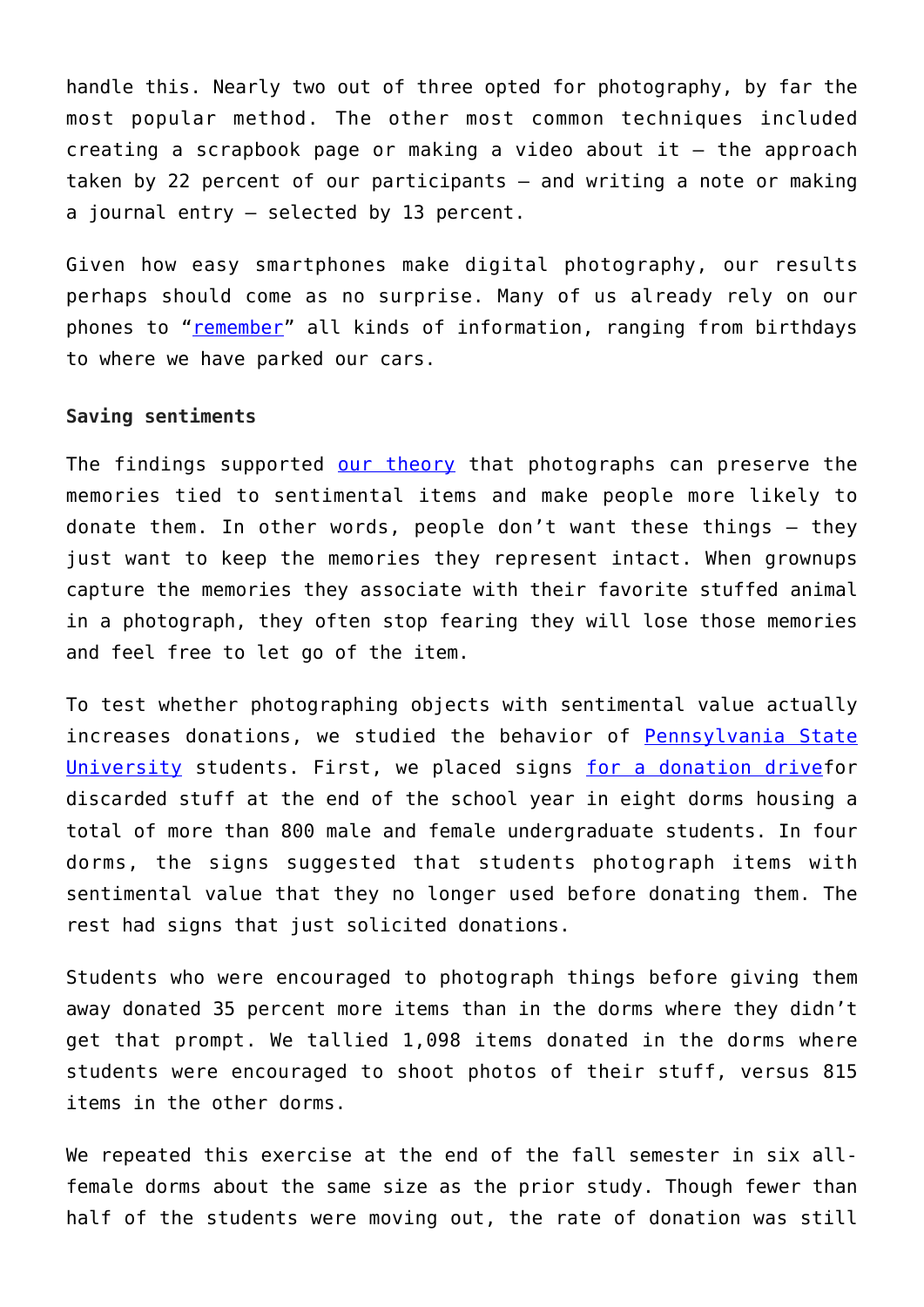15 percent higher in the dorm where they saw the suggestion about photographing items of sentimental value – a statistically significant difference.

We also conducted research outside a university setting by asking donors dropping off items at a [St. Vincent de Paul](https://www.svdpusa.org/) thrift store near the Penn State campus to see if any of the stuff they were donating had sentimental value. About half of the donors dropping off items with sentimental value received pictures of their donated goods that our research assistants snapped with a Polaroid-style instant camera while the other half did not get a picture.

Afterward, we asked these donors whether they felt like they had lost a piece of themselves when parting with their items. Those who got the photos reported significantly less identity loss, suggesting that the photography truly helped them purge.

Taken together, our studies suggest that shooting pictures can help people get rid of possessions with sentimental value.

### **Other clutter**

Our findings also suggest that photography is no universal cure for clutter.

For example, when we asked people in our studies to take pictures of these items before selling them, that action didn't help. The idea of placing monetary value on these things appeared to turn them off, as [previous research](http://www.sciencedirect.com/science/article/pii/S1057740805700875) suggests it might. One possible explanation: consumers are reluctant to monetize cherished possessions.

Participants were reluctant to sell sentimental items regardless of whether they were prompted to photograph them or not.

Similarly, we found that shooting photos of stuff lacking sentimental value didn't make people more likely to get rid of it. We believe that was because the pictures didn't preserve emotionally significant memories. Consumers often keep things without sentimental value out of a desire [to be frugal](https://doi.org/10.1016/j.jcps.2011.05.003).